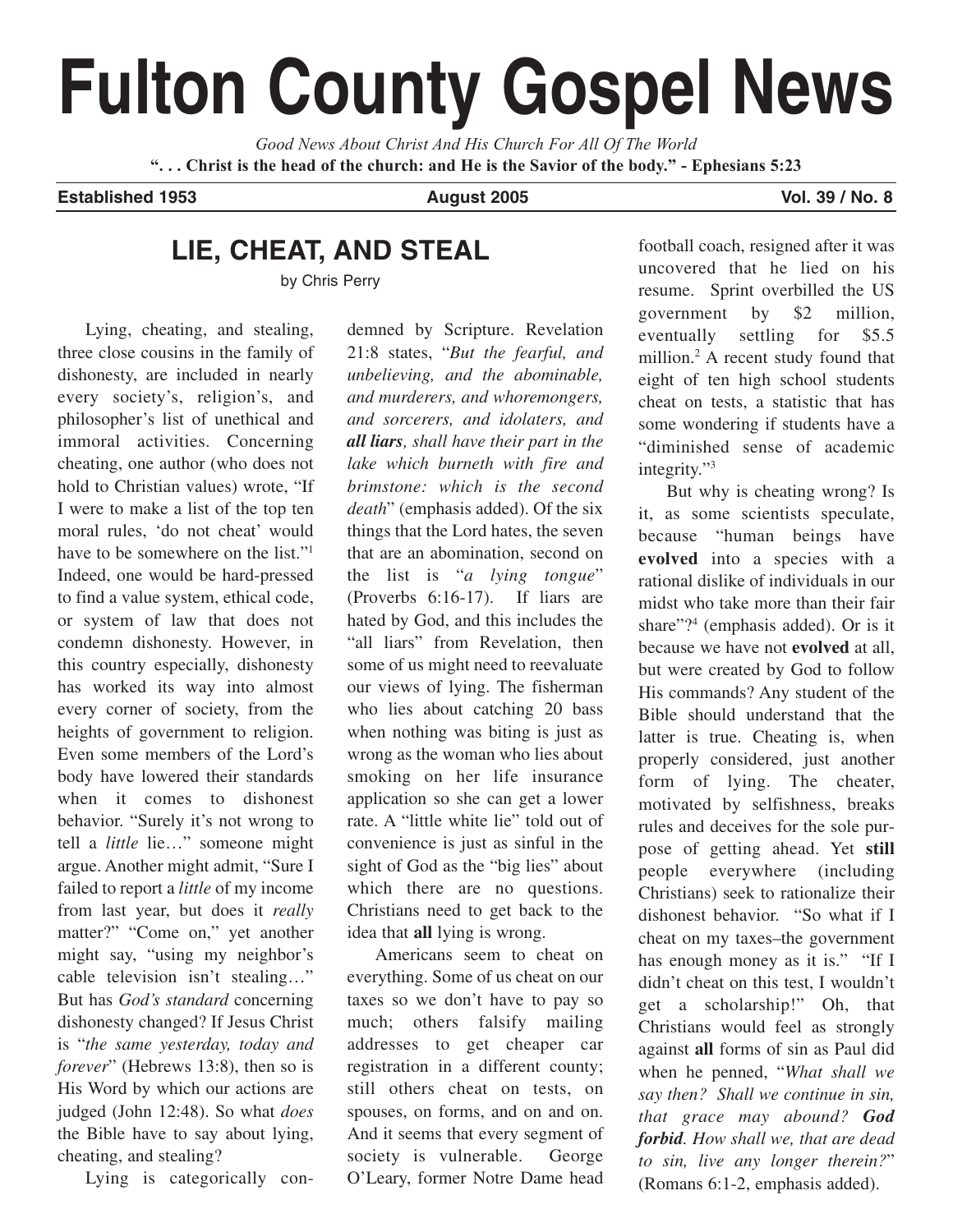#### **FULTON COUNTY GOSPEL NEWS** USPS Publication #211780

. . . is a Periodical publication issued monthly by the Church of Christ at Third and Bethel (P.O. Box 251), Mammoth Spring, AR 72554-0251. **POSTMASTER: Please mail all changes of address to the above address.**

**FCGN** is mailed free of charge to any who care to receive it. We will be happy to add any names to the regular mailing list. If you send in a name we must have a complete address, including number and street name, or R.R. or HCR number, plus box number, or a P.O. Box number and the **NINE DIGIT ZIP CODE**. This paper is supported by voluntary contributions for which we are grateful. Financial information will be furnished upon request. **Mail all address corrections or manuscripts to:**

#### **FULTON COUNTY GOSPEL NEWS** P.O. Box 251

Mammoth Spring, AR 72554

| Lee Moses $\dots \dots \dots \dots \dots$ . EDITOR          |
|-------------------------------------------------------------|
|                                                             |
| E-Mail $\ldots \ldots \ldots \ldots$ cocfcgn@centurytel.net |
| Website www.fultoncountygospelnews.org                      |
| Hosted by TheBible.net                                      |

#### *continued from page 1*

Those who steal have always held a lower place in society. Horse thieves were subject to hanging in the Old West; in some foreign countries, stealing results in the loss of a hand. In spite of our feelings toward blatant thievery, many who claim to be Christians are practicing it in subtle–and not-sosubtle–ways. Some who claim to be Christians use someone else's cable television illegally, rather than pay for it as they ought. Others download music, movies, and other things off the Internet for free in direct violation of copyright laws. Still others gamble at casinos or lottery stations, in essence "stealing by consent" the hard-earned money of others. Paul wrote, "*Let him that stole steal no more, but rather let him labor, working with his hands the thing which is good*" (Ephesians 4:28).

But perhaps the most common way in which some Christians steal directly involves our Father in heaven. Malachi wrote, "*Will a man rob God? Yet ye have robbed me. But ye say, Wherein have we robbed thee? In tithes and offerings"* (Malachi 3:8, emphasis added). Malachi was fighting the practice by some of offering the blind, lame and sick as sacrifices to God (1:6-8) and keeping the best for themselves. Today, many who claim to be faithful to God steal from Him in the same manner. We build large houses, drive new cars, wear the best clothes, but when it comes time to give to God, we offer the pitiful remnants of our income. However, Paul commanded every Christian on the Lord's Day to "*lay by him in store, as God hath prospered him*" (1 Corinthians 16:2). Our giving must be proportionate to the blessings we have received.

In the moral climate of today's modern world, Christians cannot afford to lower their standards concerning right and wrong. May we ever stand behind God's definitions of lying, cheating, and stealing. "*For all flesh is as grass, and all the glory of man as the flower of grass. The grass withereth, and the flower thereof falleth away: but the word of the Lord endureth for ever. And this is the word which by the gospel is preached unto you*" (1 Peter 1:24- 25, emphasis added).

<sup>1</sup> Anita L. Allen, The New Ethic: A Guided Tour of the 21st Century Moral Landscape, p.28.

# **LESSONS LEARNED IN THE GARDEN**

by Wayne Jones

Although it is not possible, suppose that you could visit any place in history. Where would you go? Perhaps you would choose to visit an important date in the history of our great country. Maybe you would want to see the signing of the Declaration of Independence or witness a significant battle in the War Between the States.

Perhaps, if you could go anywhere in history, you would choose a Biblical event to witness. The three most notable would probably be the birth, death and resurrection of Jesus. Maybe you would want to witness Daniel being thrown into the den of lions or David courageously defeating Goliath. Maybe you would be tempted to visit Noah while the ark was being built or Moses bring the ten commandments down the mountain to the people.

While all of these are more than worthy of attention, I would like to invite you back to the garden of Eden. We could never literally go back to that wonderful place, but we can visit there through the inspired text. Through the description of that garden and the events that transpired there, we can mentally walk through the garden of old. In doing so, many lessons ought to stand out.

# **MAN IS SPECIAL TO GOD**

God created the world and He saw that it was good (Genesis 1:10,12,18,25,31). However, in that good, perfect creation, God made a special place for man to dwell. The

 $<sup>2</sup>$  Ibid (both illustrations), p.30, 34.</sup>

<sup>3</sup> Ibid, p.32.

<sup>4</sup> Ibid, p.37.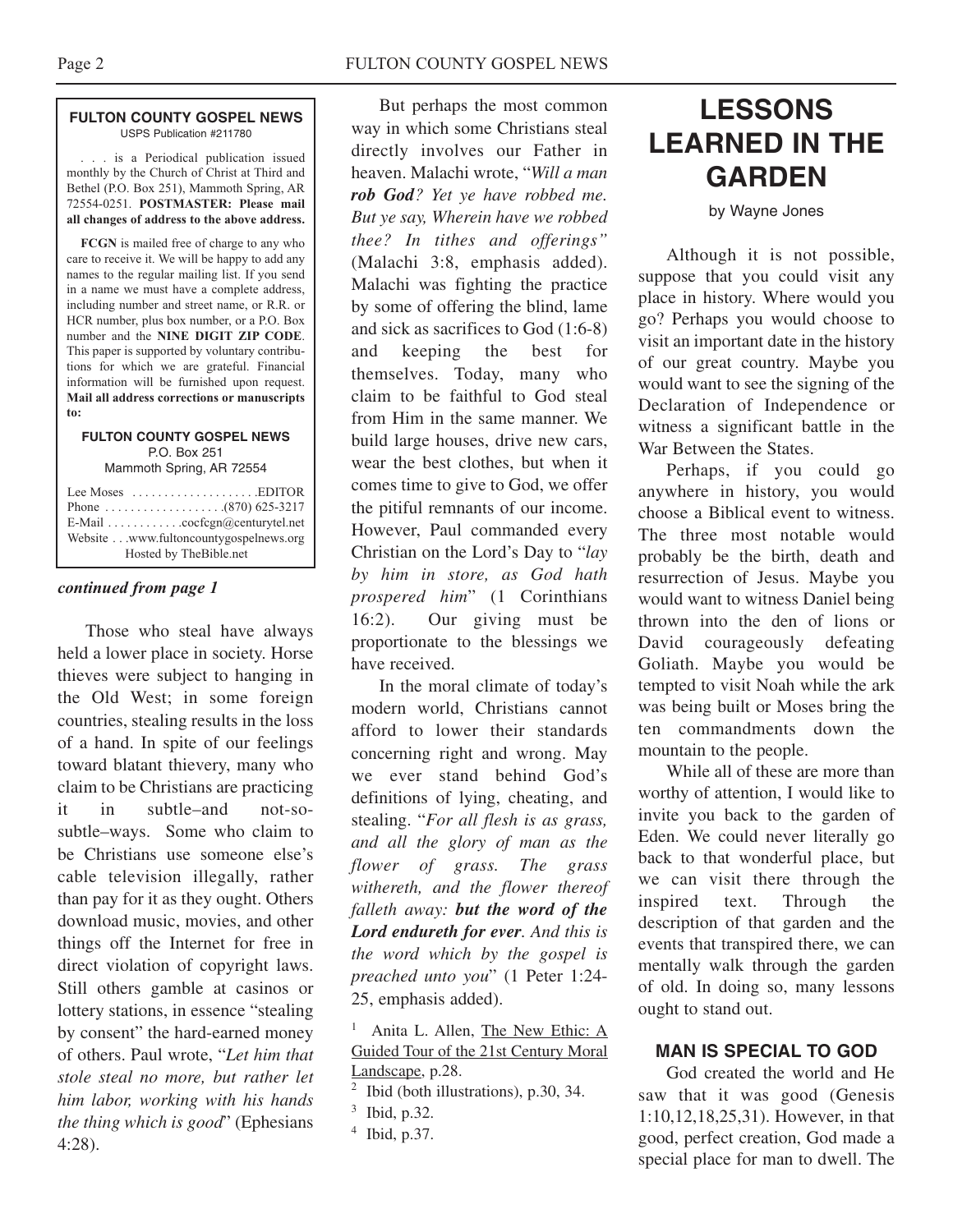Scripture reveals that "*the LORD God planted a garden eastward in Eden; and there he put the man whom he had formed*" (Genesis 2:8). Notice the special care that God give to Adam and Eve by placing them in a separately prepared garden.

Again, man is shown to be special because of his special creation. Genesis one gives us a brief overview of the creation. However, chapter two takes us back to the sixth day and, specifically on that day, the creation of man. Why would God record the creation of man in detail? Because man was the only being created in the image of God (Genesis 1:27). That fact alone shows that man is special to God. "*Thou madest him a little lower than the angels; thou crownedst him with glory and honour, and didst set him over the works of thy hands*" (Hebrews 2:7).

Further, man is seen as special because in that garden, he had a personal relationship with the Creator. Genesis 2:16-17 records the command of God to the human inhabitants of the garden. The very idea that God would relay a command to them, shows that Adam and Eve were special in His sight.

Certainly, if no other lesson is learned from the garden, we can learn that man is special.

## **MAN HAS FREEDOM OF CHOICE**

Sadly, in our world many teach and believe that God has predetermined who will be saved and who will be lost. Because of this fact (in the estimation of many), man has no choice or part in the matter. Due to a belief in this anti-biblical doctrine, many souls will be lost on the day of judgment.

If people would simply look back at the beginning of time and recall the events of the garden, they could refute and forget this souldamning doctrine. The garden plainly reveals that man is free to choose what he will do in life. Further, the garden reveals that those choices that he makes will determine the spiritual condition of his soul. Many things about the garden declare these truths.

First, the command to not eat of a certain tree (the tree of knowledge of good and evil) shows that man has the freedom of choice. Otherwise, it would have been pointless for God to give the command. If man were going to eat of the tree regardless and God has appointed him to do so, then God should have never given commandment concerning the tree. But, He did; thus proving that man was free to choose.

Second, the temptation of Satan is proof of man's free moral will. Think with me for a moment. If man could not help but fall or if God had programmed him not to fall, Satan was wasting his time with the temptation. However, Satan knew that Eve had a choice. For that reason, He tempted her.

Third, man's banishment from the garden is proof that man had the ability to choose right or wrong in this matter. Moses writes, "*Therefore the LORD God sent him forth from the garden*" (Genesis 3:23). If man had no choice in the matter, then God was not being fair. Was God punishing Adam and Eve for something that He made them or created them to do? The answer is NO. The truth is, Adam and Eve both had a choice to turn down the temptation, but they did not. For that they were punished.

Yes, the garden of Eden serves

as proof that God created man with the freedom to choose good and the freedom to choose evil.

# **THE SOURCE OF TEMPTATION**

James boldly proclaimed that God is not tempted with evil and that He does not tempt man with evil (James 1:13). James would continue to write that temptation is a result of being enticed by lust. John revealed that there were three types of lusts through which man can be tempted or enticed: the lust of the flesh, the lust of the eyes and the pride of life (1 John 2:16). The garden ties these two New Testament passages together with the source of that enticement. That source is Satan.

"*And when the woman saw that the tree was good for food, and that it was pleasant to the eyes, and a tree to be desired to make one wise, she took of the fruit thereof, and did eat, and gave also unto her husband with her; and he did eat*" (Genesis 3:6). In this one verse we can see all three avenues of temptation about which John wrote. Eve looked on the food, desired the food and saw the "benefits" of partaking. The source of that enticement to look, desire and partake was the deceit of Satan as recorded in verses 1-3.

Friends, Satan's entire mission is to lure us away from our personal relationship with God. He will entice us and deceive us. Peter describes him as a roaring lion who walks around looking for someone to devour (1 Peter 5:8). If we are not careful, he will destroy us with his fiery darts. Satan is the source of temptation to sin.

### **THE HOPE IN CHRIST**

Once man has sinned and God is about to punish him, our look into